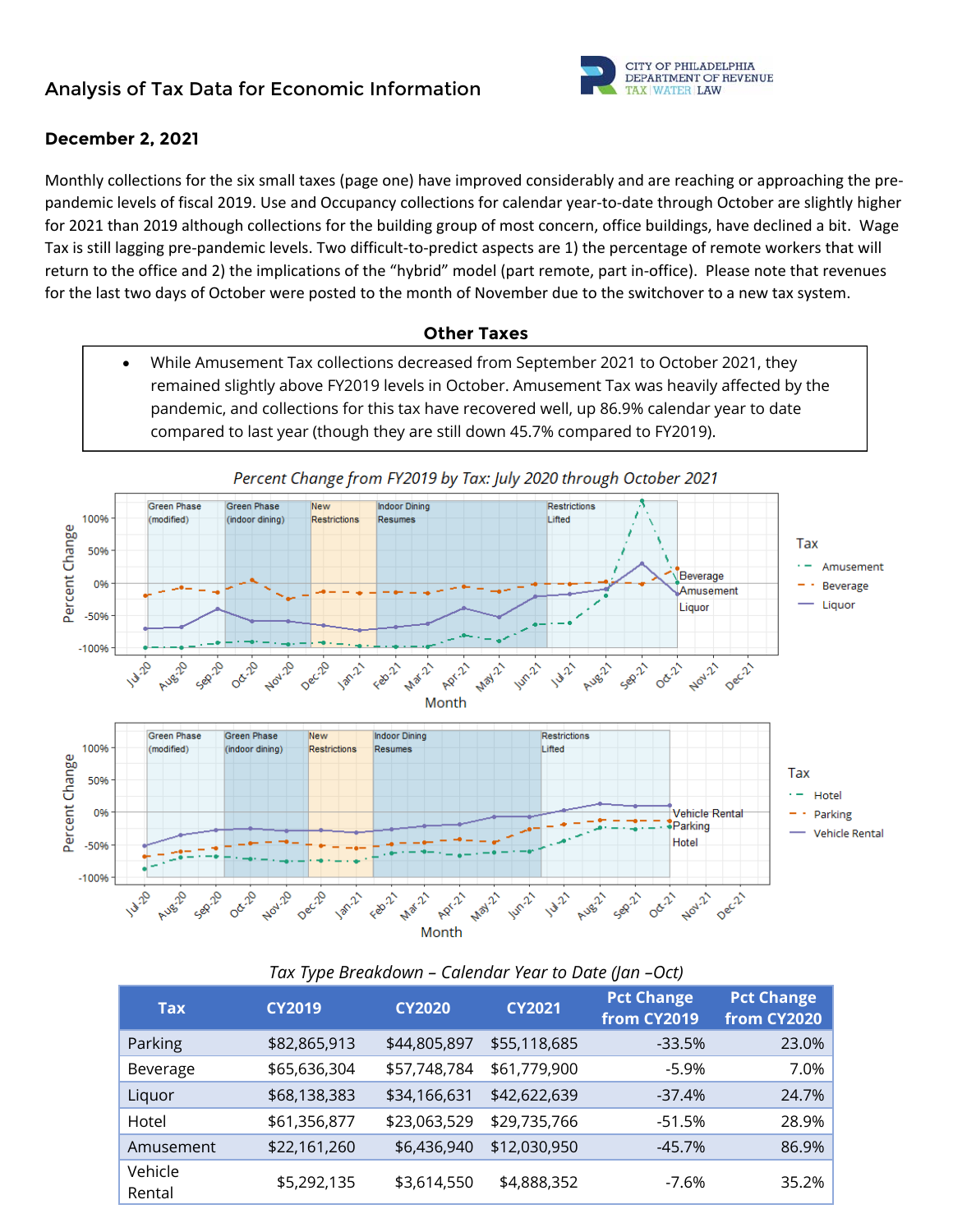# **Analysis of Tax Data for Economic Information**



#### **Use and Occupancy Tax (U&O Tax)1**

- Calendar year to date, total U&O collections are up 11.5% compared to last year and 0.9% compared to CY2019.
- U&O collections from all building types except industrial buildings decreased from September 2021 to October 2021 compared to FY2019.
- Calendar year to date, U&O collections from the retail and amusement building types are up compared to both last year and CY2019. Retail collections have increased by 4.1% compared to CY2019, and amusement collections have increased 20.0% compared to CY2019.



Percent Change from FY2019 in U&O Revenue by Building Type: July 2020 through October 2021

*Building Type Breakdown – Calendar Year to Date (Jan-Oct) – U&O Revenue* 

| <b>Building Type</b> | <b>CY2019</b> | <b>CY2020</b> | <b>CY2021</b> | <b>Pct Change</b><br>from CY2019 | <b>Pct Change</b><br>from CY2020 |
|----------------------|---------------|---------------|---------------|----------------------------------|----------------------------------|
| <b>Total U&amp;O</b> | \$152,518,833 | \$138,033,959 | \$153,870,935 | 0.9%                             | 11.5%                            |
| Office Building      | \$63,061,287  | \$53,782,452  | \$61,486,546  | $-2.5%$                          | 14.3%                            |
| Retail               | \$26,956,493  | \$26,133,673  | \$28,050,115  | 4.1%                             | 7.3%                             |
| Other                | \$20,683,697  | \$18,883,452  | \$20,435,953  | $-1.2%$                          | 8.2%                             |
| Industrial           | \$18,165,359  | \$19,807,472  | \$21,316,594  | 17.3%                            | 7.6%                             |
| Parking<br>Garage    | \$6,317,534   | \$5,374,154   | \$5,611,821   | $-11.2%$                         | 4.4%                             |
| Misc.<br>Commercial  | \$4,949,337   | \$4,836,063   | \$5,529,322   | 11.7%                            | 14.3%                            |
| Amusement            | \$4,234,032   | \$3,303,899   | \$5,081,801   | 20.0%                            | 53.8%                            |
| Nonprofit            | \$5,042,226   | \$3,541,947   | \$3,738,137   | $-25.9%$                         | 5.5%                             |
| Restaurant/Bar       | \$3,108,867   | \$2,370,848   | \$2,620,647   | -15.7%                           | 10.5%                            |

 1 July 2019 payments include annual filers who filed for the first six months of 2019 due to a change in Department of Revenue policy. There are no annual filers for July 2020 or 2021. "Other" building types include large apartment, parking lot, condo, mixed usage, hotel, bank, utility, small apartment, garage, pier, and unclassified.